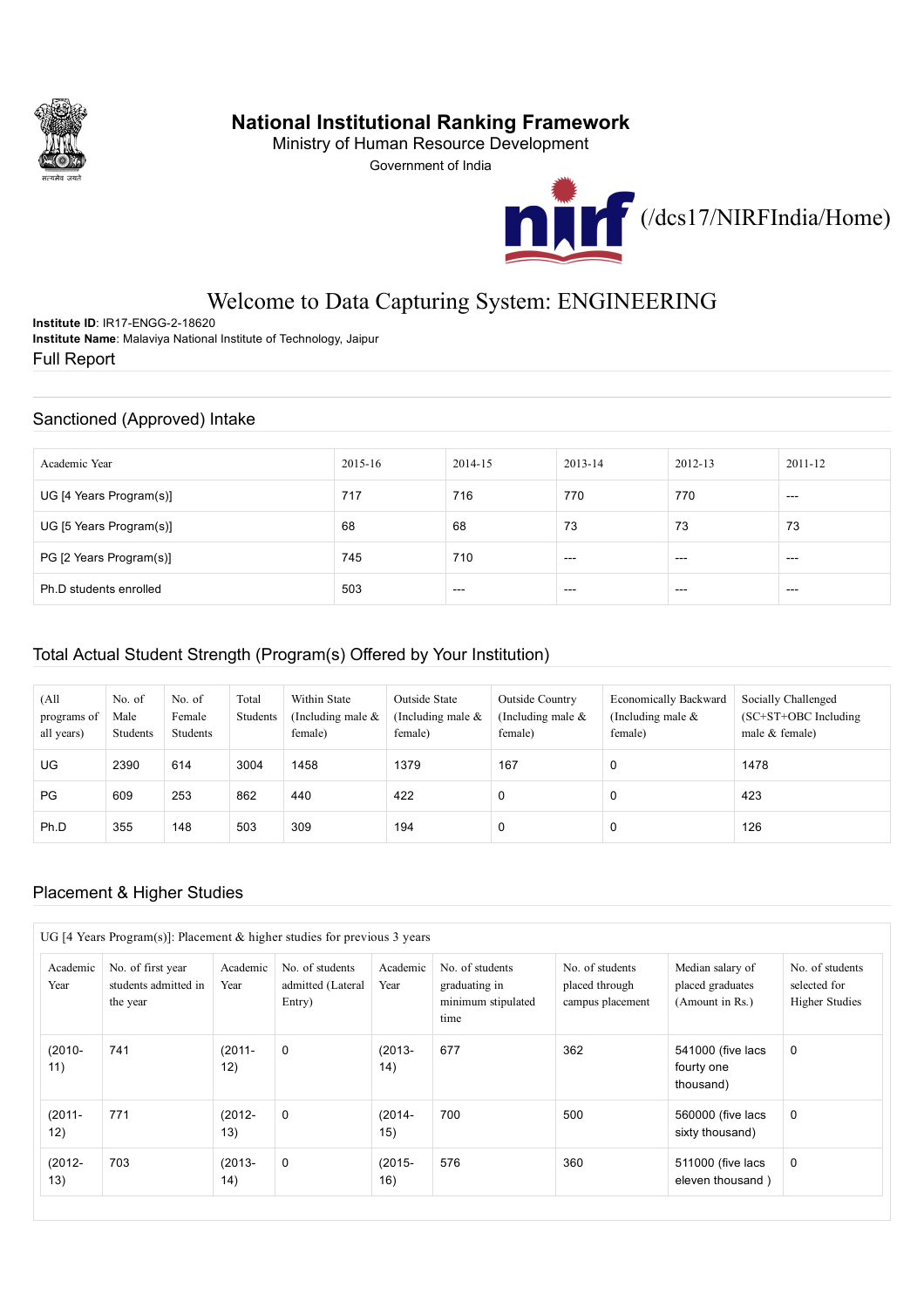| UG [5 Years Program(s)]: Placement & higher studies for previous 3 years |                                                    |                  |                                                          |                              |                                                      |                                                |  |  |  |
|--------------------------------------------------------------------------|----------------------------------------------------|------------------|----------------------------------------------------------|------------------------------|------------------------------------------------------|------------------------------------------------|--|--|--|
| Academic<br>Year                                                         | No. of first year students<br>admitted in the year | Academic<br>Year | No. of students graduating in<br>minimum stipulated time | No. of<br>students<br>placed | Median salary of placed<br>graduates (Amount in Rs.) | No. of students selected<br>for Higher Studies |  |  |  |
| $(2009 -$<br>10)                                                         | 52                                                 | $(2013 -$<br>14) | 47                                                       | 0                            | 0 (Zero)                                             | 0                                              |  |  |  |
| $(2010 -$<br>11)                                                         | 66                                                 | $(2014 -$<br>15) | 58                                                       | 0                            | 0 (Zero)                                             | 0                                              |  |  |  |
| $(2011 -$<br>12)                                                         | 65                                                 | $(2015 -$<br>16) | 46                                                       | 14                           | 336000 (Three Lakhs thirty<br>six thousand only)     | 0                                              |  |  |  |

#### PG [2 Years Program(s)]: Placement & higher studies for previous 3 years

| Academic<br>Year | No. of first year students<br>admitted in the year | Academic<br>Year | No. of students graduating in<br>minimum stipulated time | No. of students placed<br>through campus placement | Median salary of placed<br>graduates (Amount in Rs.) | No. of students selected<br>for Higher Studies |
|------------------|----------------------------------------------------|------------------|----------------------------------------------------------|----------------------------------------------------|------------------------------------------------------|------------------------------------------------|
| $(2012 -$<br>13) | 366                                                | $(2013 -$<br>14) | 256                                                      | 30                                                 | 441000 (four lacs fourty<br>one thousand)            | $\mathbf 0$                                    |
| $(2013 -$<br>14) | 455                                                | $(2014 -$<br>15) | 309                                                      | 90                                                 | 407000 (four lacs seven<br>thousand)                 | $\mathbf 0$                                    |
| $(2014 -$<br>15) | 457                                                | $(2015 -$<br>16) | 329                                                      | 84                                                 | 425000 (four lacs twenty<br>five thousand)           | $\mathbf 0$                                    |

#### Entrepreneurship

No. of sustained spin-off companies set up over the previous 5 years (2011-2016)(Companies started by the Students/Alumni/Faculty in the institutions business incubators):  $\boxed{0}$ 

### Top University Admission Data

| No. of graduating students from your institution who were admitted into Top University/Institution to pursue higher studies in the year 2015-16:   0 |
|------------------------------------------------------------------------------------------------------------------------------------------------------|
| No. of PG students admitted into your institutions from Top Institution in the year 2015-16: $\mid$ 37                                               |
| No. of Ph.D students admitted into your institutions from Top Institution in the year 2015-16:   51                                                  |
| Total No.of PG & Ph.D students admitted:   88                                                                                                        |

#### Ph.D Student Details

| No. of Ph.D students graduated (including Integrated Ph.D) |    |     |  |  |  |  |  |  |  |
|------------------------------------------------------------|----|-----|--|--|--|--|--|--|--|
| 2015-16<br>2013-14<br>2014-15                              |    |     |  |  |  |  |  |  |  |
| 47                                                         | 25 | -30 |  |  |  |  |  |  |  |
|                                                            |    |     |  |  |  |  |  |  |  |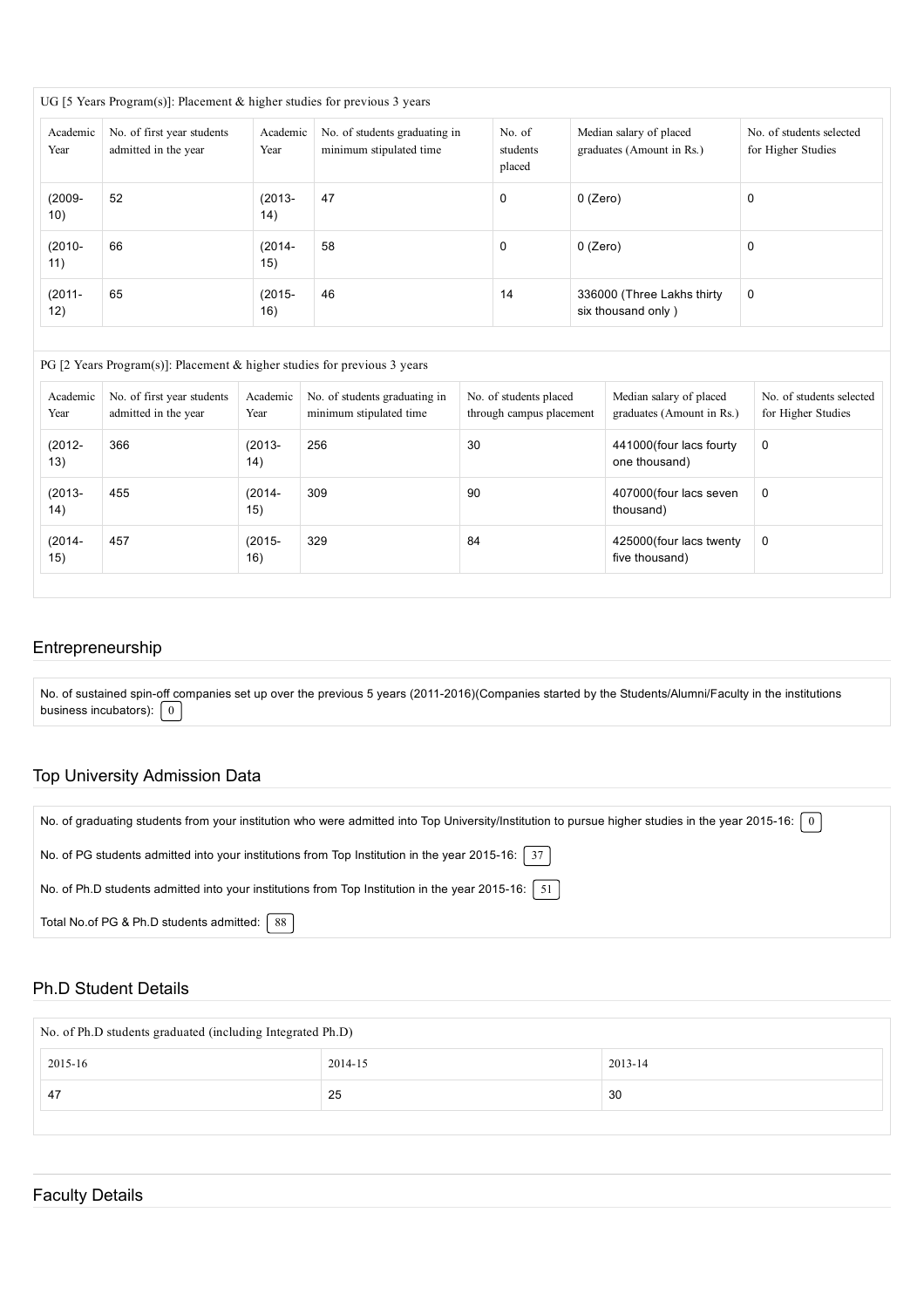|           | #              | Name                     | Age | Designation         | Gender | Qualification | Experience (In Months) |
|-----------|----------------|--------------------------|-----|---------------------|--------|---------------|------------------------|
| $\bullet$ | $\mathbf{1}$   | R P YADAV                | 54  | Professor           | Male   | Ph.D          | 348                    |
| 0         | $\overline{2}$ | <b>RAJIVE TIWARI</b>     | 44  | Associate Professor | Male   | Ph.D          | 252                    |
| $\bullet$ | 3              | Y P MATHUR               | 56  | Professor           | Male   | Ph.D          | 396                    |
| $\bullet$ | 4              | AJAY SINGH JETHOO        | 55  | Associate Professor | Male   | Ph.D          | 357                    |
| 0         | 5              | AKHILENDRA BHUSHAN GUPTA | 54  | Professor           | Male   | Ph.D          | 384                    |
| $\bullet$ | 6              | <b>ALOK GUPTA</b>        | 58  | Professor           | Male   | Ph.D          | 312                    |
| $\bullet$ | $\overline{7}$ | AMIT PANCHARIYA          | 57  | Associate Professor | Male   | M.Tech        | 396                    |
| 0         | 8              | <b>ASHOK SHARMA</b>      | 64  | Professor           | Male   | Ph.D          | 432                    |
| $\bullet$ | 9              | ASHOK KUMAR AGRAWAL      | 56  | Associate Professor | Male   | M.Tech        | 312                    |
| $\bullet$ | 10             | AWADHESH KUMAR BHARDWAJ  | 54  | Professor           | Male   | Ph.D          | 204                    |
| 0         | 11             | <b>BL SWAMI</b>          | 57  | Professor           | Male   | Ph.D          | 372                    |
| $\bullet$ | 12             | <b>DILIP SHARMA</b>      | 50  | Professor           | Male   | Ph.D          | 288                    |
| $\bullet$ | 13             | <b>G D AGARWAL</b>       | 50  | Associate Professor | Male   | Ph.D          | 288                    |
| 0         | 14             | <b>G S DANGAYACH</b>     | 56  | Professor           | Male   | Ph.D          | 336                    |
| $\bullet$ | 15             | <b>GHANSHYAM SINGH</b>   | 41  | Associate Professor | Male   | Ph.D          | 204                    |
| $\bullet$ | 16             | <b>GIRDHARI SINGH</b>    | 47  | Associate Professor | Male   | Ph.D          | 252                    |
| 0         | 17             | <b>GOPAL AGRAWAL</b>     | 64  | Professor           | Male   | Ph.D          | 240                    |
| $\bullet$ | 18             | HIMANSHU CHAUDHARY       | 50  | Associate Professor | Male   | Ph.D          | 96                     |
| $\bullet$ | 19             | JINENDRA KUMAR JAIN      | 55  | Associate Professor | Male   | Ph.D          | 288                    |
| 0         | 20             | KAILASH SINGH            | 47  | Associate Professor | Male   | Ph.D          | 240                    |
| O         | 21             | <b>KALPANA PANDIT</b>    | 50  | Associate Professor | Female | B. Arch       | 300                    |
| $\bullet$ | 22             | KAMALESH KUMAR SHARMA    | 48  | Professor           | Male   | Ph.D          | 312                    |
| $\bullet$ | 23             | KANUPRIYA SACHDEV        | 49  | Associate Professor | Female | Ph.D          | 252                    |
| $\bullet$ | 24             | KHALEEQUR REHMAN NIAZI   | 52  | Professor           | Male   | Ph.D          | 204                    |
| $\bullet$ | 25             | LAVA BHARGAVA            | 49  | Associate Professor | Male   | Ph.D          | 240                    |
| $\bullet$ | 26             | M M SHARMA               | 53  | Associate Professor | Male   | Ph.D          | 360                    |
| $\bullet$ | 27             | M P POONIA               | 57  | Professor           | Male   | Ph.D          | 204                    |
| $\bullet$ | 28             | MAHENDER CHOUDHARY       | 40  | Associate Professor | Male   | Ph.D          | 204                    |
| $\bullet$ | 29             | MAHESH CHANDRA GOVIL     | 53  | Professor           | Male   | Ph.D          | 360                    |
| $\bullet$ | 30             | MAHESH KUMAR JAT         | 44  | Associate Professor | Male   | Ph.D          | 204                    |
| $\bullet$ | 31             | MANOJ FOZDAR             | 50  | Professor           | Male   | Ph.D          | 204                    |
| $\bullet$ | 32             | <b>MANOJ SINGH GAUR</b>  | 50  | Professor           | Male   | Ph.D          | 312                    |
| $\bullet$ | 33             | MOHAMMED SALIM           | 55  | Associate Professor | Male   | Ph.D          | 384                    |
| $\bullet$ | 34             | MURARI LAL MITTAL        | 50  | Associate Professor | Male   | Ph.D          | 288                    |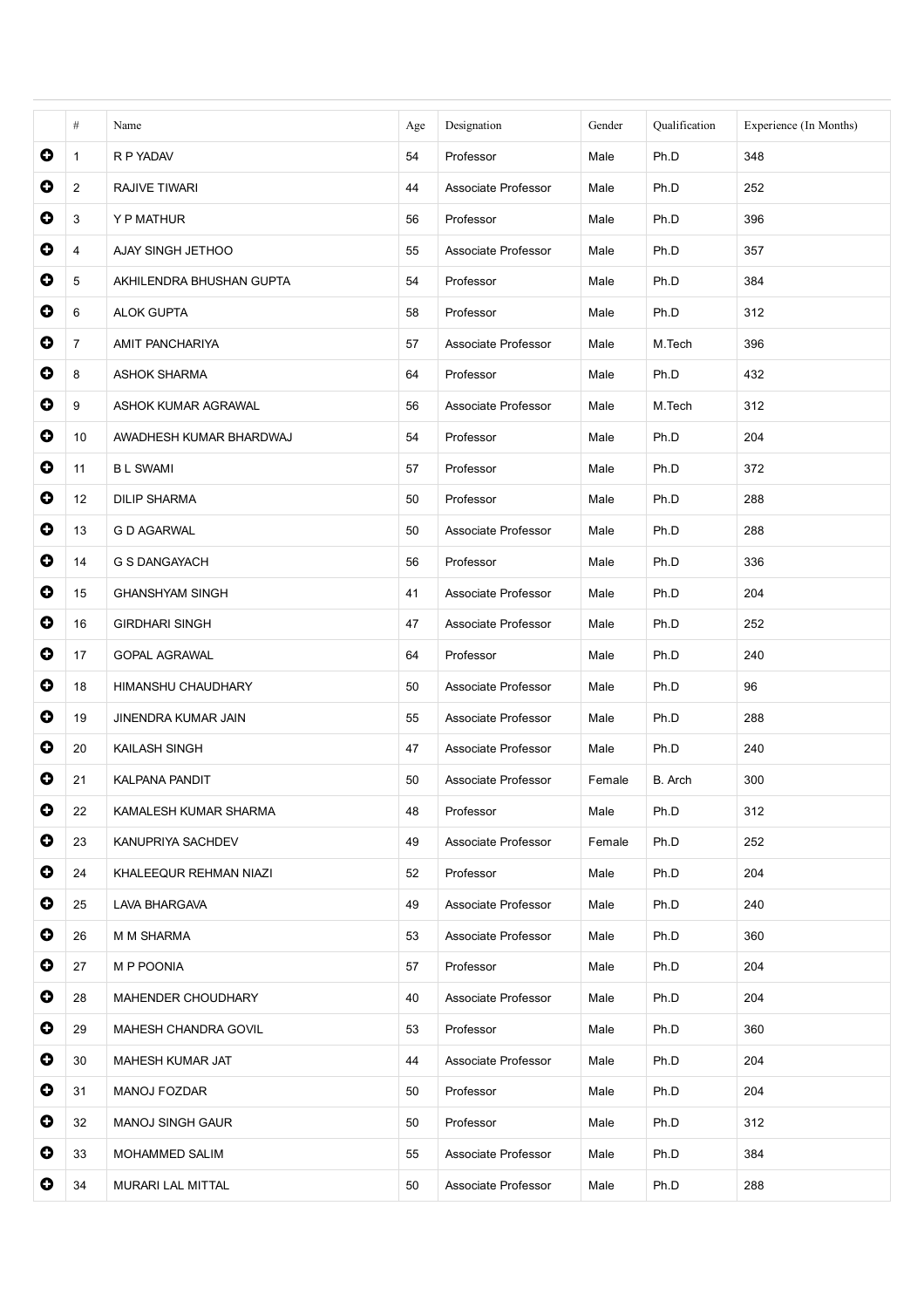|           | #  | Name                           | Age | Designation         | Gender | Qualification | Experience (In Months) |
|-----------|----|--------------------------------|-----|---------------------|--------|---------------|------------------------|
| $\bullet$ | 35 | N C UPADHYAY                   | 64  | Associate Professor | Male   | Ph.D          | 432                    |
| $\bullet$ | 36 | <b>NILAMA GUPTA</b>            | 64  | Associate Professor | Female | Ph.D          | 360                    |
| $\bullet$ | 37 | NIRUPAM ROHATGI                | 55  | Associate Professor | Male   | Ph.D          | 288                    |
| $\bullet$ | 38 | P R SONI                       | 63  | Professor           | Male   | Ph.D          | 432                    |
| $\bullet$ | 39 | PRABHAT PANDIT                 | 55  | Associate Professor | Male   | Ph.D          | 324                    |
| $\bullet$ | 40 | PRAVEEN AGARWAL                | 50  | Associate Professor | Male   | M.Tech        | 204                    |
| $\bullet$ | 41 | R C GUPTA                      | 55  | Professor           | Male   | Ph.D          | 360                    |
| $\bullet$ | 42 | <b>RAGINI GUPTA</b>            | 55  | Associate Professor | Female | Ph.D          | 312                    |
| $\bullet$ | 43 | RAJ KUMAR VYAS                 | 52  | Associate Professor | Male   | Ph.D          | 204                    |
| $\bullet$ | 44 | RAJESH GUPTA                   | 46  | Associate Professor | Male   | Ph.D          | 240                    |
| $\bullet$ | 45 | <b>RAJESH KUMAR</b>            | 44  | Associate Professor | Male   | Ph.D          | 252                    |
| $\bullet$ | 46 | RAKESH JAIN                    | 51  | Professor           | Male   | Ph.D          | 348                    |
| $\bullet$ | 47 | RAMESH C SONI                  | 57  | Associate Professor | Male   | Ph.D          | 312                    |
| $\bullet$ | 48 | RAVINDRA NAGAR                 | 56  | Professor           | Male   | Ph.D          | 384                    |
| $\bullet$ | 49 | ROHIT GOYAL                    | 54  | Professor           | Male   | Ph.D          | 372                    |
| $\bullet$ | 50 | S D BHARTI                     | 48  | Professor           | Male   | Ph.D          | 288                    |
| $\bullet$ | 51 | S L SONI                       | 58  | Professor           | Male   | Ph.D          | 420                    |
| $\bullet$ | 52 | S K BISWAS                     | 63  | Other               | Male   | Ph.D          | 420                    |
| $\bullet$ | 53 | SAHARAN VIRENDRA KUAMR         | 31  | Assistant Professor | Male   | Ph.D          | 39                     |
| $\bullet$ | 54 | SANJAY MATHUR                  | 50  | Associate Professor | Male   | Ph.D          | 288                    |
| $\bullet$ | 55 | SATYENDRA PRASAD CHAURASIA     | 54  | Professor           | Male   | Ph.D          | 204                    |
| O         | 56 | SUDHIR KUMAR                   | 48  | Professor           | Male   | Ph.D          | 312                    |
| $\bullet$ | 57 | SUJA GEORGE                    | 50  | Associate Professor | Female | Ph.D          | 240                    |
| $\bullet$ | 58 | SUMAN KUMAR SHARMA             | 63  | Professor           | Male   | Ph.D          | 240                    |
| $\bullet$ | 59 | SURESH KUMAR TIWARI            | 51  | Associate Professor | Male   | Ph.D          | 240                    |
| $\bullet$ | 60 | SUSHIL KUMAR GUPTA             | 61  | Associate Professor | Male   | Ph.D          | 360                    |
| $\bullet$ | 61 | <b>UPENDRA PANDEL</b>          | 55  | Professor           | Male   | Ph.D          | 276                    |
| $\bullet$ | 62 | URMILA BRIGHU                  | 48  | Associate Professor | Female | Ph.D          | 288                    |
| $\bullet$ | 63 | VATSALA MATHUR                 | 57  | Associate Professor | Female | Ph.D          | 324                    |
| $\bullet$ | 64 | <b>VIBHUTI SINGH SHEKHAWAT</b> | 48  | Associate Professor | Male   | Ph.D          | 300                    |
| $\bullet$ | 65 | VIJAY LAXMI                    | 47  | Associate Professor | Female | Ph.D          | 252                    |
| $\bullet$ | 66 | <b>VIKAS GUPTA</b>             | 59  | Associate Professor | Male   | Ph.D          | 372                    |
| $\bullet$ | 67 | <b>VINEET SAHULA</b>           | 50  | Professor           | Male   | Ph.D          | 312                    |
| $\bullet$ | 68 | VISHNU KUMAR SHARMA            | 61  | Associate Professor | Male   | Ph.D          | 276                    |
| $\bullet$ | 69 | Y V S S PRASAD                 | 63  | Associate Professor | Male   | Ph.D          | 384                    |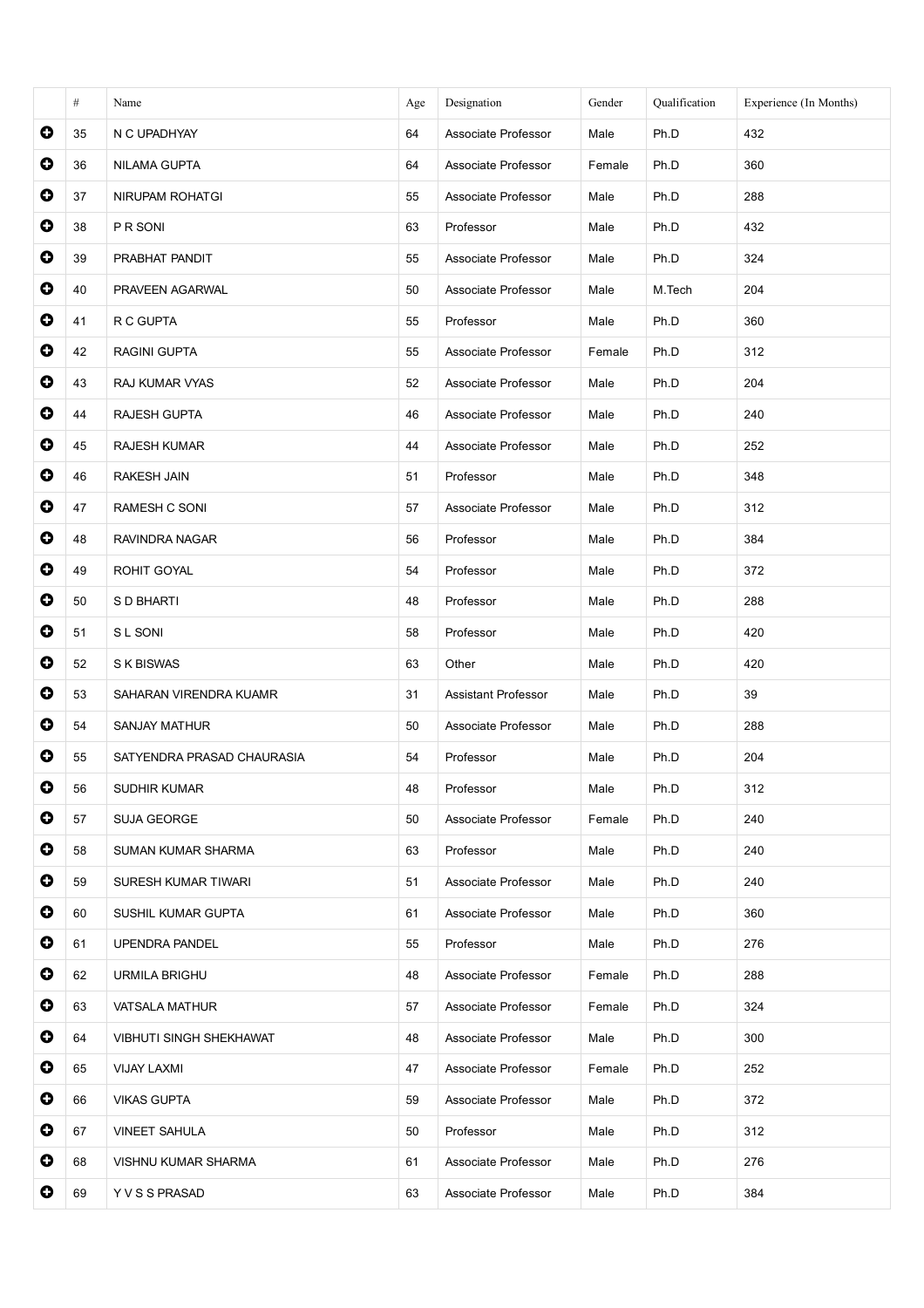|           | #   | Name                      | Age | Designation                | Gender | Qualification | Experience (In Months) |
|-----------|-----|---------------------------|-----|----------------------------|--------|---------------|------------------------|
| $\bullet$ | 70  | A K Srivastava            | 67  | Other                      | Male   | B.E           | 444                    |
| $\bullet$ | 71  | A K VYAS                  | 54  | Professor                  | Male   | Ph.D          | 372                    |
| $\bullet$ | 72  | Aakanksha Kataria         | 31  | Other                      | Female | Ph.D          | 55                     |
| $\bullet$ | 73  | ABBAS RAJA NAZIRUDDIN     | 35  | <b>Assistant Professor</b> | Male   | Ph.D          | 5                      |
| $\bullet$ | 74  | Abhimanyu Singh Shekhawat | 24  | Other                      | Male   | M.Tech        | 0                      |
| $\bullet$ | 75  | Abhishek Tiwari           | 32  | Other                      | Male   | M.Tech        | 36                     |
| $\bullet$ | 76  | AGARWAL MADHU             | 42  | Assistant Professor        | Female | Ph.D          | 210                    |
| $\bullet$ | 77  | <b>AGRAWAL VINAY</b>      | 42  | <b>Assistant Professor</b> | Male   | Ph.D          | 218                    |
| $\bullet$ | 78  | AHMED MUSHTAQ             | 46  | Assistant Professor        | Male   | Ph.D          | 210                    |
| $\bullet$ | 79  | AJAY PAL SINGH RATHORE    | 56  | Professor                  | Male   | Ph.D          | 396                    |
| $\bullet$ | 80  | AJAYA KUMAR PRADHAN       | 32  | Assistant Professor        | Male   | Ph.D          | 18                     |
| $\bullet$ | 81  | Ajit Lamoria              | 30  | Other                      | Male   | M.Tech        | 36                     |
| $\bullet$ | 82  | Akanksha Modi             | 32  | Other                      | Female | M.Plan        | 4                      |
| $\bullet$ | 83  | AKHILESH NAUTIYAL         | 34  | Assistant Professor        | Male   | Ph.D          | 5                      |
| $\bullet$ | 84  | Akhilesh Panchal          | 27  | Other                      | Male   | M.Tech        | 6                      |
| $\bullet$ | 85  | Alka Sharma               | 40  | Other                      | Female | Ph.D          | 144                    |
| $\bullet$ | 86  | <b>ALOK RANJAN</b>        | 58  | Professor                  | Male   | B. Arch       | 288                    |
| $\bullet$ | 87  | Alpana Gupta              | 41  | Other                      | Female | Ph.D          | 156                    |
| $\bullet$ | 88  | AMARTYA CHOWDHURY         | 38  | <b>Assistant Professor</b> | Male   | Ph.D          | 18                     |
| $\bullet$ | 89  | Amit Kumar Sharma         | 25  | Other                      | Male   | M.Tech        | 6                      |
| $\bullet$ | 90  | Anamika Satrawala         | 25  | Other                      | Female | M.Tech        | 18                     |
| O         | 91  | Angan Sengupta            | 30  | Other                      | Male   | Ph.D          | 0                      |
| $\bullet$ | 92  | Anjali Gupta              | 25  | Other                      | Female | M.Tech        | 0                      |
| $\bullet$ | 93  | Ankit                     | 26  | Other                      | Male   | M.Tech        | 18                     |
| $\bullet$ | 94  | Anmesh Kumar Srivastava   | 29  | Other                      | Male   | M.Tech        | 0                      |
| $\bullet$ | 95  | ANOJ MEENA                | 29  | <b>Assistant Professor</b> | Female | M.Tech        | 50                     |
| $\bullet$ | 96  | Apurva Sharma             | 26  | Other                      | Female | M.Tech        | 12                     |
| $\bullet$ | 97  | Arnav Anuj                | 28  | Other                      | Male   | M.Tech        | 0                      |
| $\bullet$ | 98  | Arpita Saxena             | 26  | Other                      | Female | M.Tech        | 6                      |
| $\bullet$ | 99  | ARUN KUMAR VERMA          | 34  | <b>Assistant Professor</b> | Male   | Ph.D          | 3                      |
| $\bullet$ | 100 | ASHISH KUMAR GHUNAWAT     | 33  | <b>Assistant Professor</b> | Male   | M.Tech        | 98                     |
| $\bullet$ | 101 | <b>ASHOK KUMAR</b>        | 40  | <b>Assistant Professor</b> | Male   | Ph.D          | 17                     |
| $\bullet$ | 102 | Ashu Bhardwaj             | 44  | Other                      | Female | Ph.D          | 150                    |
| $\bullet$ | 103 | Awanish Kumar             | 26  | Other                      | Male   | M.Tech        | 8                      |
| $\bullet$ | 104 | <b>BAPNA ASHOK</b>        | 70  | Other                      | Male   | Ph.D          | 18                     |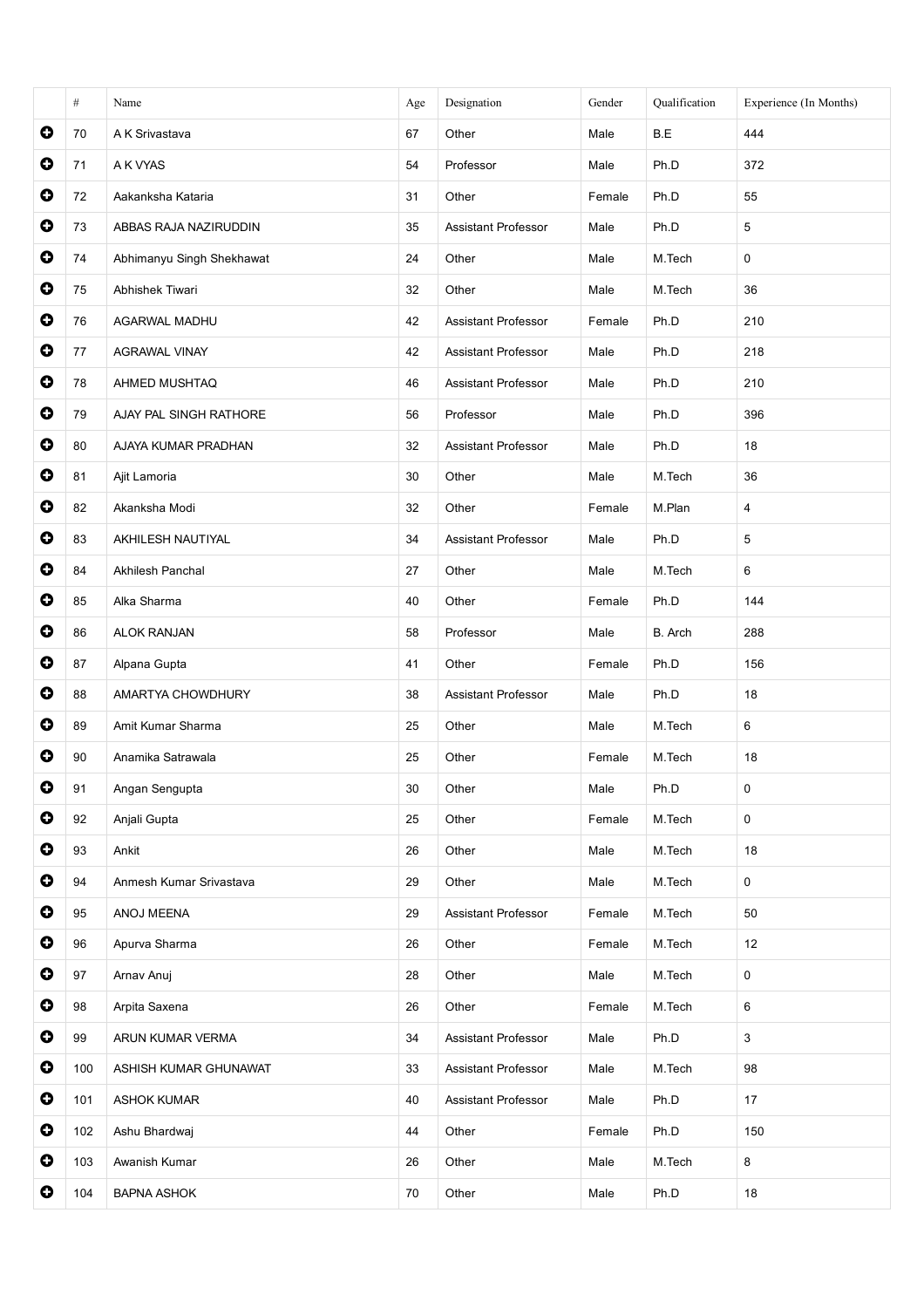|           | #   | Name                       | Age | Designation                | Gender | Qualification | Experience (In Months) |
|-----------|-----|----------------------------|-----|----------------------------|--------|---------------|------------------------|
| $\bullet$ | 105 | <b>BHAKAR ROHIT</b>        | 40  | <b>Assistant Professor</b> | Male   | Ph.D          | 210                    |
| $\bullet$ | 106 | <b>BHARGAVA ANIL KUMAR</b> | 62  | Professor                  | Male   | Ph.D          | 420                    |
| $\bullet$ | 107 | <b>BHATT PREETI</b>        | 47  | Assistant Professor        | Female | Ph.D          | 102                    |
| $\bullet$ | 108 | <b>BHATTER SANJAY</b>      | 46  | <b>Assistant Professor</b> | Male   | Ph.D          | 210                    |
| $\bullet$ | 109 | <b>Bhupendra Paliwal</b>   | 24  | Other                      | Male   | M.Tech        | 5                      |
| $\bullet$ | 110 | Bhupendra Singh Bhadoria   | 30  | Other                      | Male   | M.Tech        | 17                     |
| $\bullet$ | 111 | BIMAN BANDYOPADHYAY        | 35  | <b>Assistant Professor</b> | Male   | Ph.D          | 16                     |
| $\bullet$ | 112 | Brijendra Kumar Meena      | 28  | Other                      | Male   | M.Tech        | 17                     |
| $\bullet$ | 113 | Brijesh Kumar              | 29  | Other                      | Male   | M.Tech        | 18                     |
| $\bullet$ | 114 | Champa Lal Lalani          | 27  | Other                      | Male   | M.Tech        | 0                      |
| $\bullet$ | 115 | Chandani Chowdhary         | 27  | Other                      | Female | M.Arch.       | 1                      |
| $\bullet$ | 116 | <b>CHAUDHARY SANDEEP</b>   | 40  | <b>Assistant Professor</b> | Male   | Ph.D          | 48                     |
| $\bullet$ | 117 | CHAUDHARY SANTOSH          | 48  | <b>Assistant Professor</b> | Female | Ph.D          | 210                    |
| $\bullet$ | 118 | Chitra Verma               | 41  | Other                      | Female | Ph.D          | 96                     |
| $\bullet$ | 119 | CHITRAKANT                 | 31  | Assistant Professor        | Male   | Ph.D          | 5                      |
| $\bullet$ | 120 | D BOOLCHANDANI             | 50  | Professor                  | Male   | Ph.D          | 312                    |
| $\bullet$ | 121 | Deepshikha Lodhi           | 24  | Other                      | Female | M.Tech        | 0                      |
| $\bullet$ | 122 | DINESH KUMAR TYAGI         | 37  | <b>Assistant Professor</b> | Male   | M.Tech        | 38                     |
| $\bullet$ | 123 | <b>DIPALOY DATTA</b>       | 35  | <b>Assistant Professor</b> | Male   | Ph.D          | 16                     |
| $\bullet$ | 124 | Dipti Agnihotri            | 41  | Other                      | Female | Ph.D          | 96                     |
| $\bullet$ | 125 | <b>DIVESH KUMAR</b>        | 29  | <b>Assistant Professor</b> | Male   | Ph.D          | 5                      |
| O         | 126 | DOHARE RAJEEV KUMAR        | 37  | <b>Assistant Professor</b> | Male   | Ph.D          | 102                    |
| $\bullet$ | 127 | DUCHANIYA RAJENDRA KUMAR   | 41  | <b>Assistant Professor</b> | Male   | Ph.D          | 102                    |
| $\bullet$ | 128 | <b>GAUR ARUN</b>           | 49  | <b>Assistant Professor</b> | Male   | Ph.D          | 211                    |
| $\bullet$ | 129 | Gaurav                     | 30  | Other                      | Male   | M.Tech        | 53                     |
| $\bullet$ | 130 | Geeta                      | 44  | Other                      | Female | M.Tech        | 96                     |
| $\bullet$ | 131 | <b>GOPALANI DINESH</b>     | 44  | <b>Assistant Professor</b> | Male   | Ph.D          | 210                    |
| $\bullet$ | 132 | <b>GUNWANT SHARMA</b>      | 56  | Professor                  | Male   | Ph.D          | 348                    |
| $\bullet$ | 133 | <b>GUPTA NIKHIL</b>        | 51  | <b>Assistant Professor</b> | Male   | Ph.D          | 288                    |
| $\bullet$ | 134 | <b>GUPTA NITIN</b>         | 39  | Assistant Professor        | Male   | Ph.D          | 50                     |
| $\bullet$ | 135 | <b>HARPAL TIWARI</b>       | 57  | Associate Professor        | Male   | Ph.D          | 360                    |
| $\bullet$ | 136 | HEMANT KUMAR MEENA         | 34  | <b>Assistant Professor</b> | Male   | M.Tech        | 48                     |
| $\bullet$ | 137 | Honey Mehta                | 25  | Other                      | Female | M.Tech        | 0                      |
| $\bullet$ | 138 | Indra Bhooshan Sharma      | 24  | Other                      | Male   | M.Tech        | 0                      |
| $\bullet$ | 139 | <b>JAIN MUKESH</b>         | 50  | Assistant Professor        | Male   | Ph.D          | 293                    |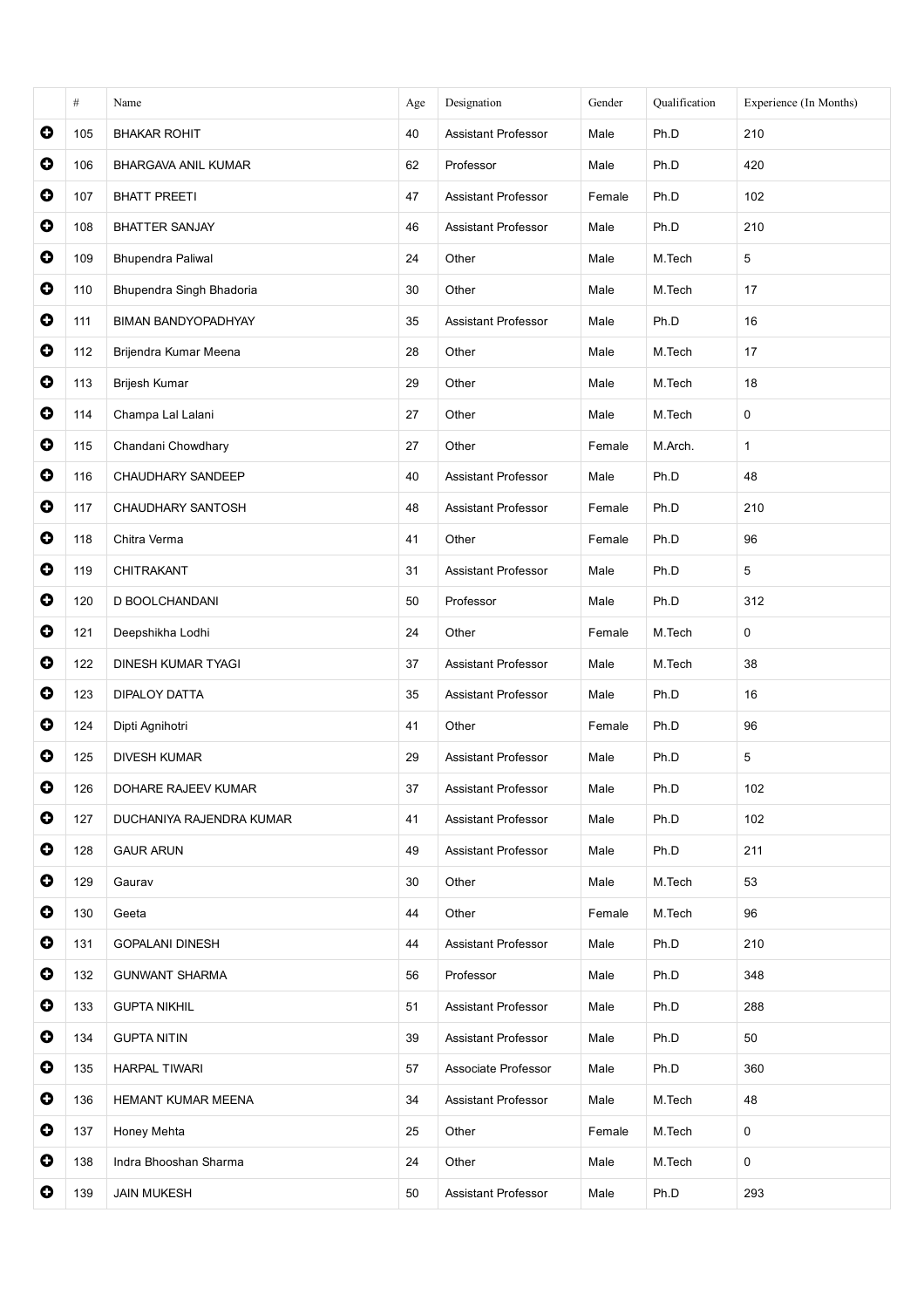|           | #   | Name                            | Age | Designation                | Gender | Qualification | Experience (In Months) |
|-----------|-----|---------------------------------|-----|----------------------------|--------|---------------|------------------------|
| $\bullet$ | 140 | <b>JAIN PRERNA</b>              | 42  | <b>Assistant Professor</b> | Female | Ph.D          | 210                    |
| $\bullet$ | 141 | Jitendra Goyal                  | 28  | Other                      | Male   | M.Tech        | 5                      |
| $\bullet$ | 142 | <b>JOSHI AMIT MAHESH</b>        | 33  | Assistant Professor        | Male   | Ph.D          | 39                     |
| $\bullet$ | 143 | <b>JOSHI RAJ KUMAR</b>          | 38  | Assistant Professor        | Male   | Ph.D          | 50                     |
| $\bullet$ | 144 | <b>JYOTI JOSHI</b>              | 53  | Associate Professor        | Female | Ph.D          | 324                    |
| $\bullet$ | 145 | <b>JYOTIRMAY MATHUR</b>         | 47  | Professor                  | Male   | Ph.D          | 288                    |
| $\bullet$ | 146 | K L Narang                      | 70  | Other                      | Male   | B.E           | 38                     |
| $\bullet$ | 147 | Kailash Chand Sharma            | 27  | Other                      | Male   | M.Tech        | 12                     |
| $\bullet$ | 148 | KALLA PAWAN                     | 42  | Assistant Professor        | Male   | Ph.D          | 210                    |
| $\bullet$ | 149 | KAMLENDRA AWASTHI               | 33  | Assistant Professor        | Male   | Ph.D          | 17                     |
| $\bullet$ | 150 | KAMMA KESA VENKATARATNAM        | 38  | Assistant Professor        | Male   | Ph.D          | 74                     |
| $\bullet$ | 151 | KAPIL PAREEK                    | 31  | Assistant Professor        | Male   | Ph.D          | 15                     |
| $\bullet$ | 152 | KAUL NIVEDITA                   | 43  | Assistant Professor        | Female | Ph.D          | 210                    |
| $\bullet$ | 153 | Kaviata Khandelwal              | 30  | Other                      | Female | Ph.D          | 24                     |
| $\bullet$ | 154 | KAVITA LALWANI                  | 36  | Assistant Professor        | Female | Ph.D          | 13                     |
| $\bullet$ | 155 | KHANDELWAL SUMIT                | 40  | Assistant Professor        | Male   | Ph.D          | 210                    |
| $\bullet$ | 156 | Komal Paliwal                   | 30  | Other                      | Female | Ph.D          | $\overline{7}$         |
| $\bullet$ | 157 | <b>KRISHNA KUMAR</b>            | 32  | Assistant Professor        | Male   | M.Tech        | 38                     |
| $\bullet$ | 158 | KRISHNASAMY VIJAYAKUMAR         | 32  | Assistant Professor        | Male   | Ph.D          | 36                     |
| $\bullet$ | 159 | KUMAR ASHWANI                   | 33  | <b>Assistant Professor</b> | Male   | Ph.D          | 39                     |
| $\bullet$ | 160 | <b>KUMAR DINESH</b>             | 41  | Assistant Professor        | Male   | Ph.D          | 50                     |
| O         | 161 | <b>KUMAR SATISH</b>             | 36  | Assistant Professor        | Male   | Ph.D          | 48                     |
| $\bullet$ | 162 | KUMAR U K ARUN                  | 39  | <b>Assistant Professor</b> | Male   | Ph.D          | 39                     |
| $\bullet$ | 163 | <b>KUMAR VINOD</b>              | 35  | <b>Assistant Professor</b> | Male   | Ph.D          | 50                     |
| $\bullet$ | 164 | Lav Verma                       | 33  | Other                      | Male   | Ph.D          | 18                     |
| $\bullet$ | 165 | Lokendra Solanki                | 25  | Other                      | Male   | M.Tech        | 0                      |
| $\bullet$ | 166 | M K SHRIMALI                    | 54  | Professor                  | Male   | Ph.D          | 312                    |
| $\bullet$ | 167 | M K BANERJEE                    | 65  | Other                      | Male   | Ph.D          | 348                    |
| $\bullet$ | 168 | MADDILA RAVI KUMAR              | 37  | <b>Assistant Professor</b> | Male   | Ph.D          | 39                     |
| $\bullet$ | 169 | MALI HARLAL SINGH               | 44  | <b>Assistant Professor</b> | Male   | Ph.D          | 74                     |
| $\bullet$ | 170 | MANDAL SUBHAYAN                 | 37  | Assistant Professor        | Male   | Ph.D          | 36                     |
| $\bullet$ | 171 | MANDAPATI MOHAN JAGADEESH KUMAR | 38  | <b>Assistant Professor</b> | Male   | Ph.D          | $\overline{4}$         |
| $\bullet$ | 172 | <b>MANOJ KUMAR</b>              | 35  | <b>Assistant Professor</b> | Male   | Ph.D          | 6                      |
| $\bullet$ | 173 | Manoj Kumar Shrivastava         | 42  | Other                      | Male   | M.Tech        | 156                    |
| $\bullet$ | 174 | Mayank Sharma                   | 32  | Other                      | Male   | M.Arch.       | 60                     |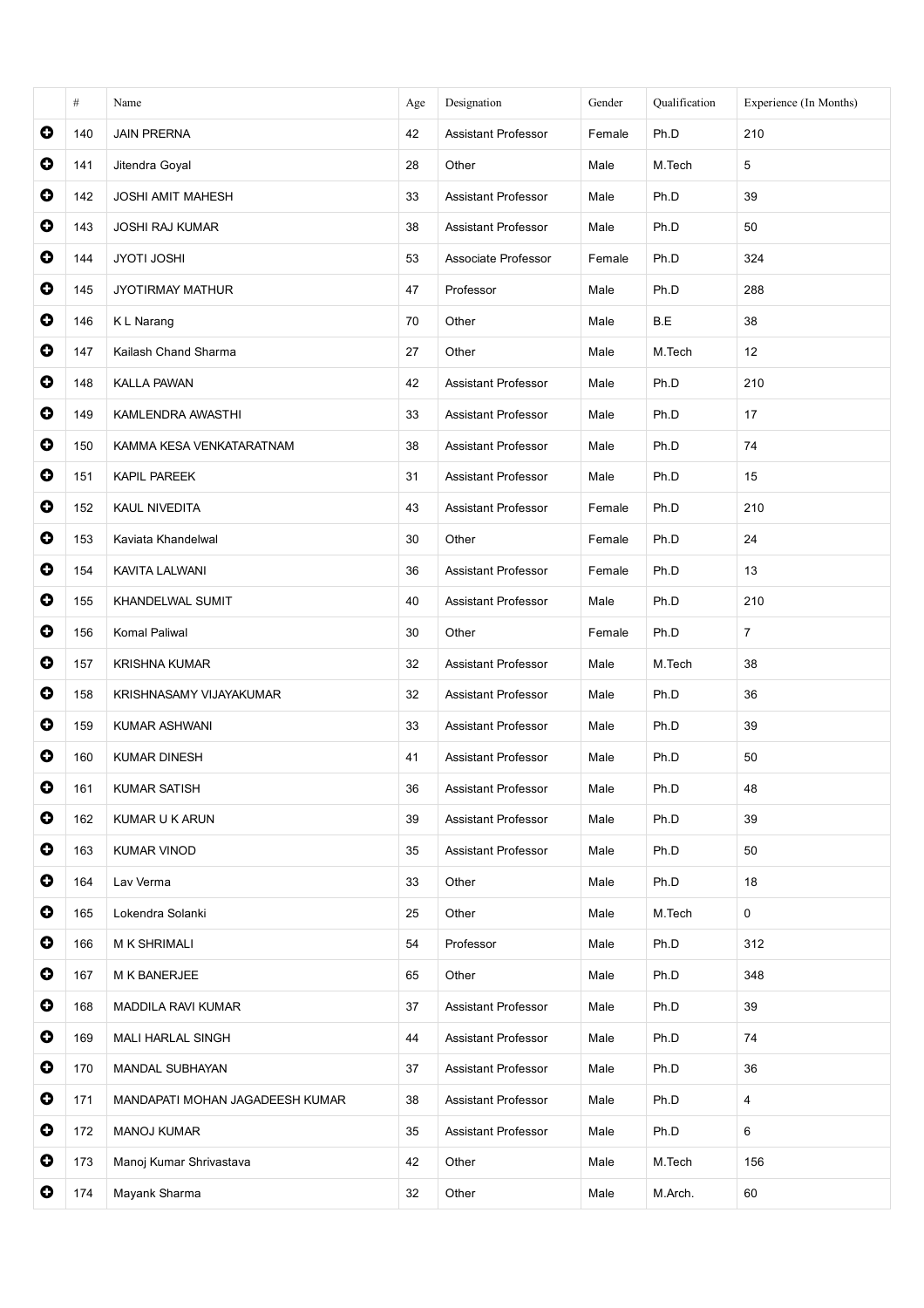|           | #   | Name                      | Age | Designation                | Gender | Oualification | Experience (In Months) |
|-----------|-----|---------------------------|-----|----------------------------|--------|---------------|------------------------|
| $\bullet$ | 175 | MAZUMDAR ARKA PROKASH     | 32  | Assistant Professor        | Male   | Ph.D          | 38                     |
| $\bullet$ | 176 | Medhavi Jain              | 39  | Other                      | Female | Ph.D          | 108                    |
| $\bullet$ | 177 | <b>MEENA MAKKHAN LAL</b>  | 36  | <b>Assistant Professor</b> | Male   | Ph.D          | 102                    |
| $\bullet$ | 178 | <b>MEENA YOGESH KUMAR</b> | 33  | Assistant Professor        | Male   | Ph.D          | 103                    |
| $\bullet$ | 179 | <b>MEENU VARSHNEY</b>     | 52  | Associate Professor        | Female | B. Arch       | 276                    |
| $\bullet$ | 180 | Megha Garg                | 26  | Other                      | Female | M.Tech        | 12                     |
| $\bullet$ | 181 | MEHER SUMANTA KUMAR       | 37  | Assistant Professor        | Male   | Ph.D          | 39                     |
| $\bullet$ | 182 | MITTAL NAMITA             | 49  | Assistant Professor        | Female | Ph.D          | 253                    |
| $\bullet$ | 183 | <b>MUKESH KUMAR</b>       | 36  | Assistant Professor        | Male   | Ph.D          | 51                     |
| $\bullet$ | 184 | MUKESH KUMAR SHAH         | 50  | <b>Assistant Professor</b> | Male   | M.Tech        | 310                    |
| $\bullet$ | 185 | N S YADAV                 | 63  | Associate Professor        | Male   | M.E.          | 396                    |
| $\bullet$ | 186 | <b>NAIN NEETA</b>         | 47  | <b>Assistant Professor</b> | Female | Ph.D          | 240                    |
| $\bullet$ | 187 | <b>NAND KUMAR</b>         | 47  | Assistant Professor        | Male   | Ph.D          | 211                    |
| $\bullet$ | 188 | NANDA SATYASAI JAGANNATH  | 31  | Assistant Professor        | Male   | Ph.D          | 39                     |
| $\bullet$ | 189 | NANNY TRIPATHI            | 55  | Associate Professor        | Female | M. Phil       | 312                    |
| $\bullet$ | 190 | Naval Kishore Arora       | 57  | Other                      | Male   | <b>MBA</b>    | 420                    |
| $\bullet$ | 191 | Naveen Kumar Rajpal       | 29  | Other                      | Male   | M.A           | 24                     |
| $\bullet$ | 192 | Naw Varshan Pipada        | 26  | Other                      | Female | M.Tech        | 12                     |
| $\bullet$ | 193 | NEELI SATYANARAYANA       | 38  | Assistant Professor        | Male   | Ph.D          | 18                     |
| $\bullet$ | 194 | Neha Gupta                | 24  | Other                      | Female | M.Tech        | 12                     |
| $\bullet$ | 195 | NELAMARRI SRINIVASA RAO   | 33  | Assistant Professor        | Male   | Ph.D          | 48                     |
| O         | 196 | Nikhil Kala               | 26  | Other                      | Male   | M.Plan        | 12                     |
| $\bullet$ | 197 | NIKITA JHANJARIYA         | 56  | Associate Professor        | Female | M.E.          | 384                    |
| $\bullet$ | 198 | NIRUTI GUPTA              | 32  | Assistant Professor        | Female | M.Plan        | 39                     |
| $\bullet$ | 199 | NISCHAL JAIN              | 44  | <b>Assistant Professor</b> | Male   | M.Plan        | 211                    |
| $\bullet$ | 200 | Nisheeth Kumar Prasad     | 25  | Other                      | Male   | M.Tech        | 6                      |
| $\bullet$ | 201 | P Kranti Kumar            | 25  | Other                      | Male   | M.Tech        | 0                      |
| $\bullet$ | 202 | Pankaj Sharma             | 30  | Other                      | Male   | M.Tech        | 51                     |
| $\bullet$ | 203 | PATNAIK AMAR              | 39  | <b>Assistant Professor</b> | Male   | Ph.D          | 46                     |
| $\bullet$ | 204 | PERIASAMY C               | 39  | <b>Assistant Professor</b> | Male   | Ph.D          | 49                     |
| $\bullet$ | 205 | PILLI EMMANUEL SHUBHAKAR  | 42  | <b>Assistant Professor</b> | Male   | Ph.D          | 38                     |
| $\bullet$ | 206 | PIPRALIA SATISH           | 44  | <b>Assistant Professor</b> | Male   | Ph.D          | 210                    |
| $\bullet$ | 207 | POOJA NIGAM               | 31  | <b>Assistant Professor</b> | Female | Ph.D          | 39                     |
| $\bullet$ | 208 | Poonam Vyas               | 30  | Other                      | Female | Ph.D          | 12                     |
| $\bullet$ | 209 | PRADEEP KUMAR             | 33  | Assistant Professor        | Male   | Ph.D          | 17                     |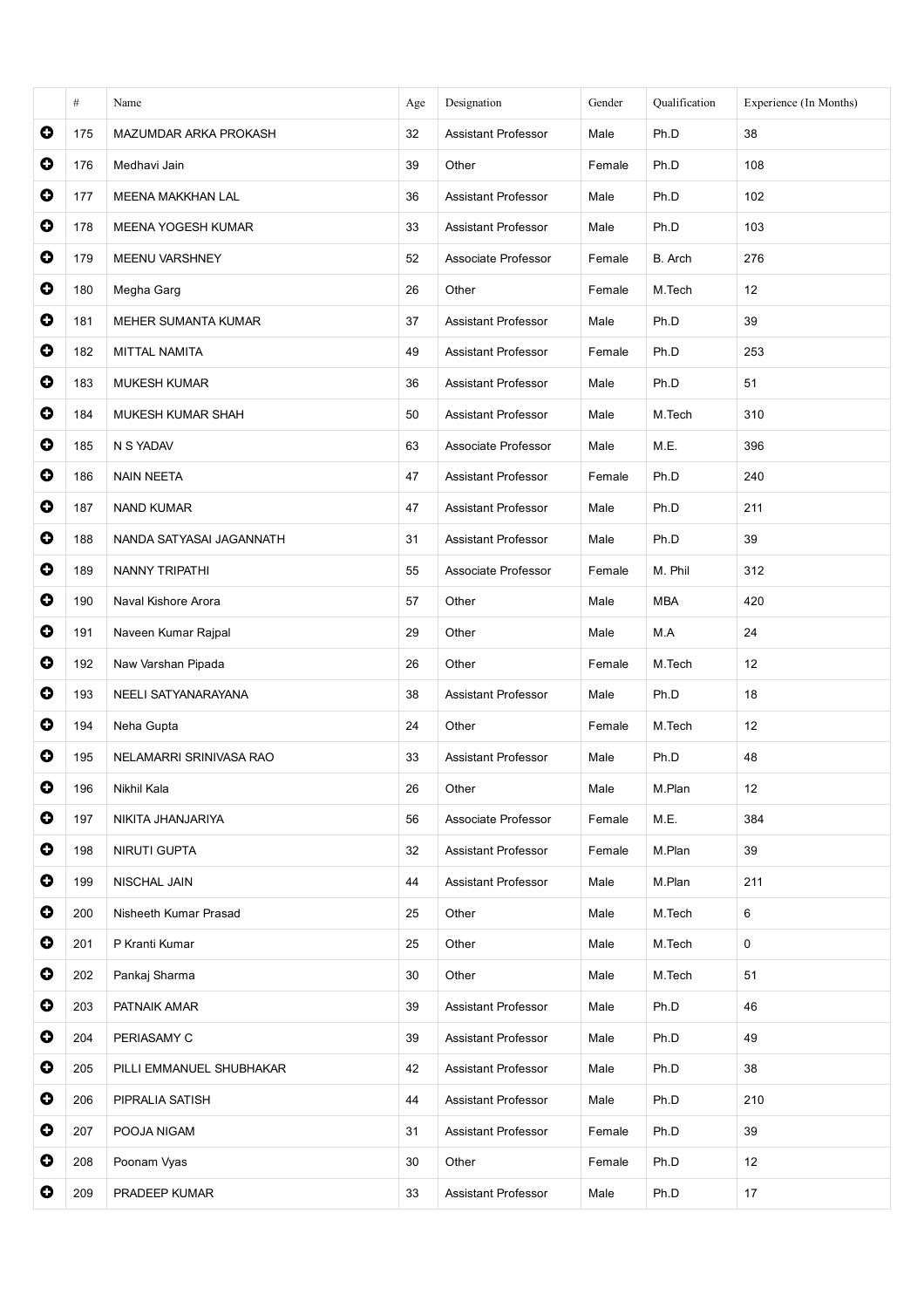|           | #   | Name                  | Age | Designation                | Gender | Qualification | Experience (In Months) |
|-----------|-----|-----------------------|-----|----------------------------|--------|---------------|------------------------|
| $\bullet$ | 210 | Pragati Priyanka      | 28  | Other                      | Female | M.Tech        | 41                     |
| $\bullet$ | 211 | Prateek Kumar Singhal | 31  | Other                      | Male   | M.Tech        | 24                     |
| $\bullet$ | 212 | Pratibha Malav        | 26  | Other                      | Female | M.Tech        | 0                      |
| $\bullet$ | 213 | Praveen Kumar Navin   | 31  | Other                      | Male   | M.Tech        | 24                     |
| $\bullet$ | 214 | Priyanka Dadhich      | 36  | Other                      | Female | M.Tech        | 149                    |
| $\bullet$ | 215 | Rahul Bhardwaj        | 25  | Other                      | Male   | M.Tech        | 0                      |
| $\bullet$ | 216 | Rahul Mishra          | 25  | Other                      | Male   | M.Tech        | 0                      |
| $\bullet$ | 217 | Rahul Singhal         | 29  | Other                      | Male   | M.Tech        | 17                     |
| $\bullet$ | 218 | Rajeev Kumar          | 28  | Other                      | Male   | M.Tech        | 6                      |
| $\bullet$ | 219 | Rajeev Kumar Arya     | 31  | Other                      | Male   | Ph.D          | 6                      |
| $\bullet$ | 220 | Rajeev Ranjan Kumar   | 26  | Other                      | Male   | M.Tech        | 6                      |
| $\bullet$ | 221 | RAJEEV SHRINGI        | 54  | Professor                  | Male   | B. Arch       | 348                    |
| $\bullet$ | 222 | Rajesh Kumar Bathija  | 39  | Other                      | Male   | M.Tech        | 199                    |
| $\bullet$ | 223 | RAKESH BAIRATHI       | 53  | Associate Professor        | Male   | B.E           | 348                    |
| $\bullet$ | 224 | Rakesh Kumar Singh    | 26  | Other                      | Male   | M.Tech        | 48                     |
| $\bullet$ | 225 | RAM AVATAR GUPTA      | 60  | Professor                  | Male   | Ph.D          | 312                    |
| $\bullet$ | 226 | RAM NIWAS SHARMA      | 53  | Associate Professor        | Male   | M.Plan        | 300                    |
| $\bullet$ | 227 | RAMANA P V            | 40  | <b>Assistant Professor</b> | Male   | Ph.D          | 51                     |
| $\bullet$ | 228 | RAMESH BABU BATTULA   | 37  | <b>Assistant Professor</b> | Male   | M.Tech        | 51                     |
| $\bullet$ | 229 | Ramesh Kumar          | 30  | Other                      | Male   | M.Tech        | 48                     |
| $\bullet$ | 230 | Rashmi Idiwal         | 25  | Other                      | Female | M.Tech        | 6                      |
| O         | 231 | RASHMI JAIN           | 62  | Professor                  | Female | Ph.D          | 264                    |
| $\bullet$ | 232 | Rati Bhan             | 30  | Other                      | Male   | M.Tech        | 48                     |
| $\bullet$ | 233 | Ravi Jain             | 25  | Other                      | Male   | M.Tech        | 12                     |
| $\bullet$ | 234 | <b>REETA SINGH</b>    | 35  | Assistant Professor        | Male   | Ph.D          | 5                      |
| $\bullet$ | 235 | Renu Sharma           | 28  | Other                      | Male   | M.Tech        | 36                     |
| $\bullet$ | 236 | RINA SURANA           | 55  | Associate Professor        | Female | M.Plan        | 288                    |
| $\bullet$ | 237 | Ritambhara Jangir     | 29  | Other                      | Female | Ph.D          | 0                      |
| $\bullet$ | 238 | Riti Kushwaha         | 27  | Other                      | Female | M.Tech        | 36                     |
| $\bullet$ | 239 | RITU AGARWAL          | 36  | <b>Assistant Professor</b> | Female | Ph.D          | 39                     |
| $\bullet$ | 240 | ROSALIN SAHOO         | 32  | Assistant Professor        | Female | Ph.D          | 5                      |
| $\bullet$ | 241 | Sakshi Goyal          | 29  | Other                      | Female | M.Plan        | 60                     |
| $\bullet$ | 242 | Sakshi Narula         | 26  | Other                      | Female | M.Tech        | 6                      |
| $\bullet$ | 243 | SANDEEP CHAUDHARY     | 42  | Associate Professor        | Male   | Ph.D          | 240                    |
| $\bullet$ | 244 | Sangeeta Yadav        | 26  | Other                      | Female | M.Tech        | 6                      |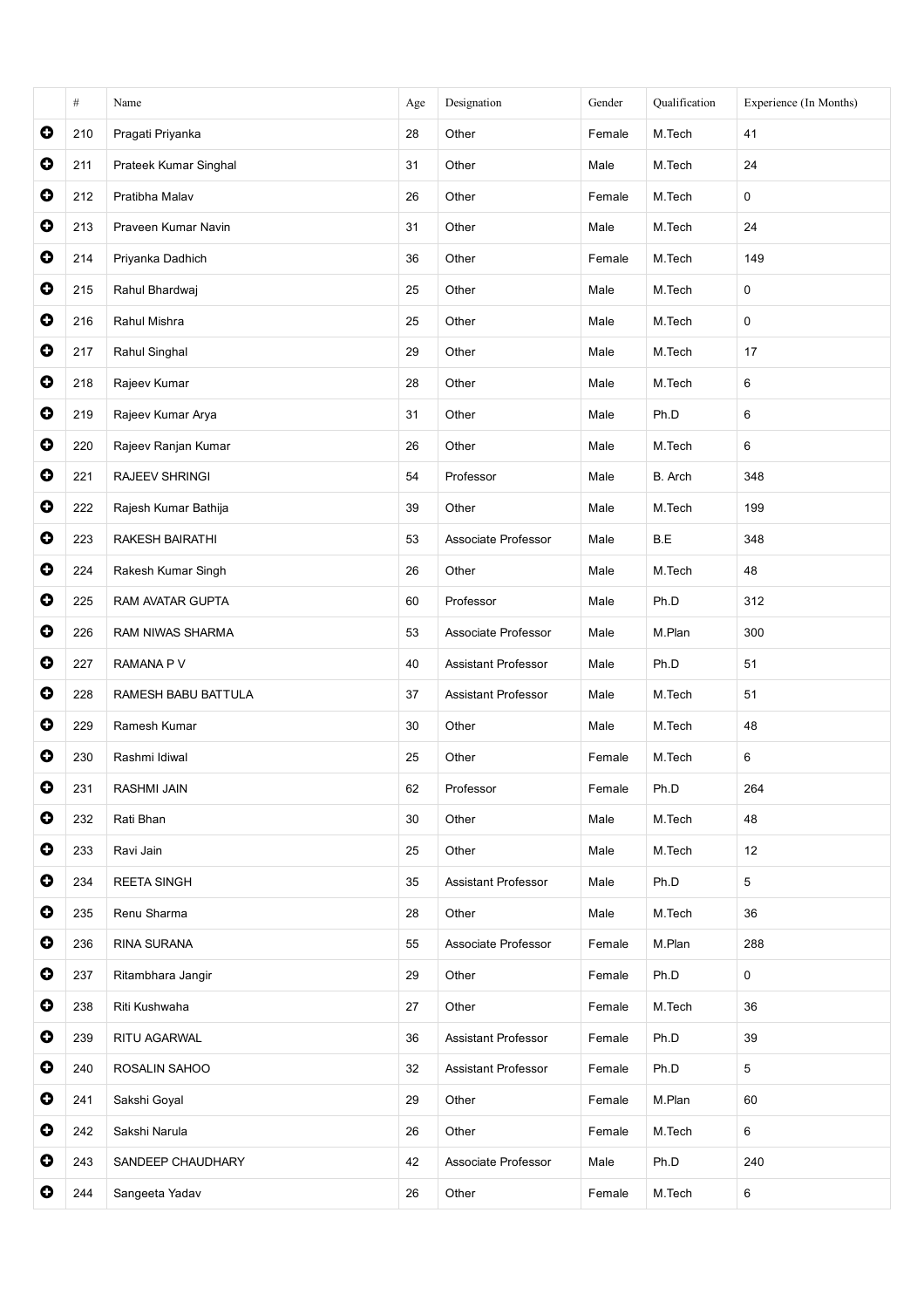|           | #   | Name                    | Age | Designation                | Gender | Qualification | Experience (In Months) |
|-----------|-----|-------------------------|-----|----------------------------|--------|---------------|------------------------|
| $\bullet$ | 245 | Sangita Kumari          | 25  | Other                      | Female | M.Tech        | 0                      |
| $\bullet$ | 246 | Sanjay Kumar Maheshwari | 50  | Other                      | Male   | M.Tech        | 264                    |
| $\bullet$ | 247 | Sanjeet Kumar Sharma    | 26  | Other                      | Male   | M.Tech        | 6                      |
| $\bullet$ | 248 | SANJEEV AGRAWAL         | 56  | Associate Professor        | Male   | M.Tech        | 384                    |
| $\bullet$ | 249 | Sapna Jain              | 31  | Other                      | Female | M.Tech        | 32                     |
| $\bullet$ | 250 | Sarita Pareek           | 46  | Other                      | Female | Ph.D          | 168                    |
| $\bullet$ | 251 | Sarojini Hoon           | 76  | Other                      | Female | Ph.D          | 540                    |
| $\bullet$ | 252 | Satish K Batra          | 72  | Other                      | Male   | Ph.D          | 552                    |
| $\bullet$ | 253 | <b>SAXENA DIPTI</b>     | 39  | Assistant Professor        | Female | Ph.D          | 38                     |
| $\bullet$ | 254 | SHARMA DIPTI            | 49  | Assistant Professor        | Female | Ph.D          | 102                    |
| $\bullet$ | 255 | SHARMA MONICA           | 46  | Assistant Professor        | Female | Ph.D          | 50                     |
| $\bullet$ | 256 | SHARMA RITU             | 48  | Assistant Professor        | Female | Ph.D          | 210                    |
| $\bullet$ | 257 | SHIV OM MEENA           | 30  | <b>Assistant Professor</b> | Male   | M.Tech        | 52                     |
| $\bullet$ | 258 | Shivam Verma            | 29  | Other                      | Male   | Ph.D          | 0                      |
| $\bullet$ | 259 | SHRIVASTAVA SANDEEP     | 38  | Assistant Professor        | Male   | Ph.D          | 48                     |
| $\bullet$ | 260 | SINGH AMIT KUMAR        | 37  | Assistant Professor        | Male   | Ph.D          | 51                     |
| $\bullet$ | 261 | SINGHAL RAHUL           | 34  | <b>Assistant Professor</b> | Male   | Ph.D          | 50                     |
| $\bullet$ | 262 | SINHA VISHWANATH        | 73  | Other                      | Male   | Ph.D          | 38                     |
| $\bullet$ | 263 | Sita Bora               | 30  | Other                      | Female | Ph.D          | 0                      |
| $\bullet$ | 264 | Snehlata Dhaka          | 41  | Other                      | Female | Ph.D          | 96                     |
| $\bullet$ | 265 | SONI GUNJAN             | 36  | Assistant Professor        | Male   | Ph.D          | 74                     |
| O         | 266 | SONKAR SUMIT KUMAR      | 33  | Assistant Professor        | Male   | Ph.D          | 38                     |
| $\bullet$ | 267 | SUBBARAMAIAH V          | 30  | <b>Assistant Professor</b> | Male   | Ph.D          | 18                     |
| $\bullet$ | 268 | Sudhesh                 | 34  | Other                      | Female | M.Tech        | 72                     |
| $\bullet$ | 269 | SUDHIR KASHYAP          | 36  | Assistant Professor        | Male   | Ph.D          | 5                      |
| $\bullet$ | 270 | Sudipta Mallick         | 25  | Other                      | Female | M.Tech        | $\mathbf 0$            |
| $\bullet$ | 271 | Sudipti Arora           | 29  | Other                      | Female | M.Tech        | 6                      |
| $\bullet$ | 272 | Suresh Kumar            | 27  | Other                      | Male   | M.Tech        | 0                      |
| $\bullet$ | 273 | SUSHANTA KUMAR JANA     | 56  | Associate Professor        | Male   | Ph.D          | 300                    |
| $\bullet$ | 274 | SWARNKAR ANIL           | 45  | <b>Assistant Professor</b> | Male   | Ph.D          | 211                    |
| $\bullet$ | 275 | Swati                   | 28  | Other                      | Female | Ph.D          | 36                     |
| $\bullet$ | 276 | Swati Batra             | 39  | Other                      | Female | Ph.D          | 168                    |
| $\bullet$ | 277 | T C GUPTA               | 56  | Associate Professor        | Male   | Ph.D          | 324                    |
| $\bullet$ | 278 | <b>TANDON NUPUR</b>     | 50  | Associate Professor        | Female | Ph.D          | 252                    |
| $\bullet$ | 279 | <b>TARUN VARMA</b>      | 50  | Associate Professor        | Male   | M.E.          | 288                    |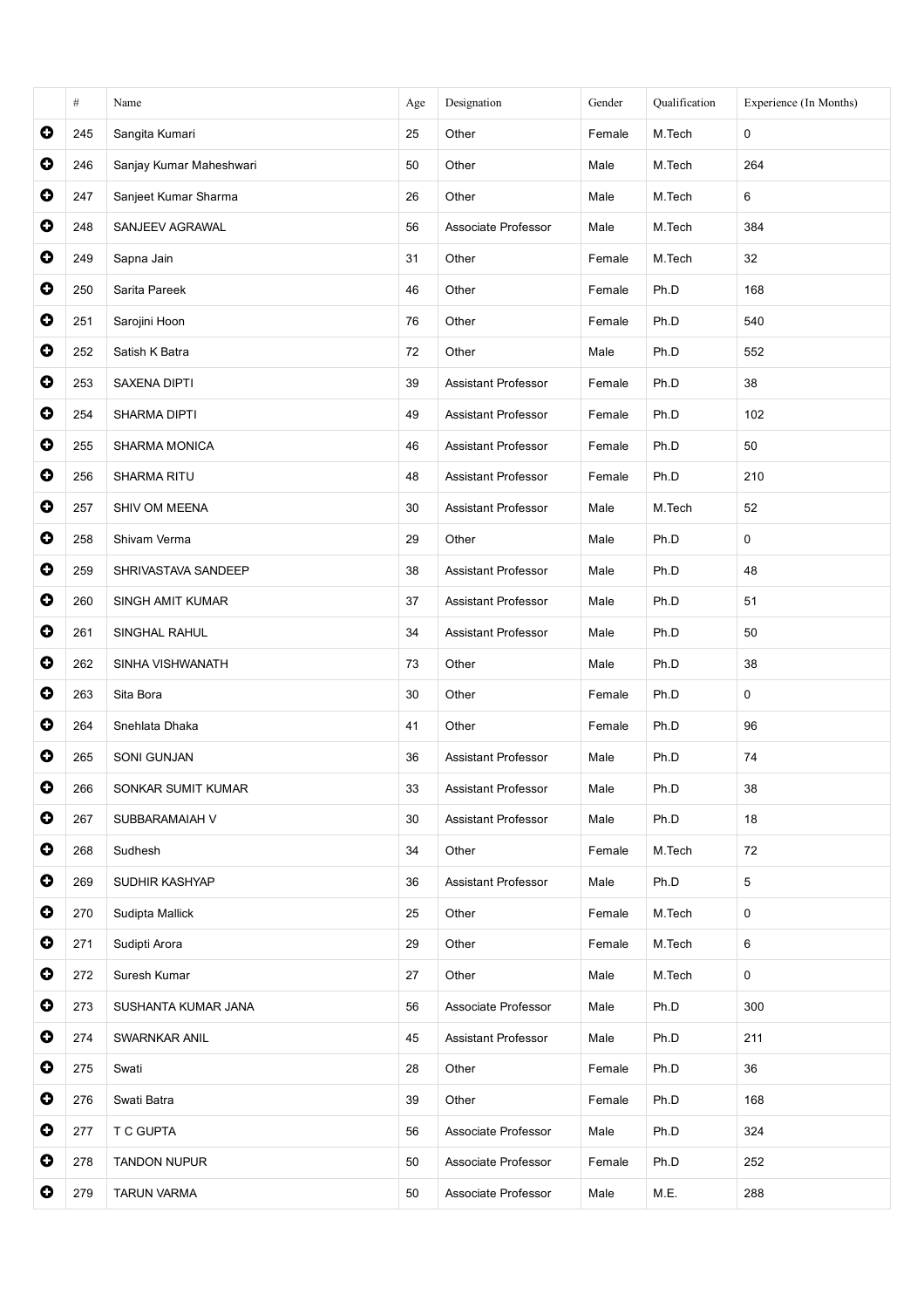|           | #   | Name                           | Age | Designation                | Gender | Oualification | Experience (In Months) |
|-----------|-----|--------------------------------|-----|----------------------------|--------|---------------|------------------------|
| $\bullet$ | 280 | <b>TARUSH CHANDRA</b>          | 47  | Associate Professor        | Male   | B. Arch       | 240                    |
| $\bullet$ | 281 | <b>TRIPATHI MEENAKSHI</b>      | 35  | <b>Assistant Professor</b> | Female | Ph.D          | 102                    |
| O         | 282 | UPADHYAYA SUSHANT              | 34  | <b>Assistant Professor</b> | Male   | Ph.D          | 102                    |
| $\bullet$ | 283 | <b>VARUN JINDAL</b>            | 29  | <b>Assistant Professor</b> | Male   | Ph.D          | 16                     |
| $\bullet$ | 284 | <b>VASHISHTHA MANISH</b>       | 42  | <b>Assistant Professor</b> | Male   | Ph.D          | 210                    |
| O         | 285 | <b>VERMA DEEPAK</b>            | 37  | <b>Assistant Professor</b> | Male   | Ph.D          | 39                     |
| $\bullet$ | 286 | <b>VERMA KUSUM</b>             | 42  | <b>Assistant Professor</b> | Female | Ph.D          | 210                    |
| O         | 287 | VIJAY JANYANI                  | 44  | Associate Professor        | Male   | Ph.D          | 252                    |
| O         | 288 | VIJAY NAVARATNA NADAKUDURU     | 38  | <b>Assistant Professor</b> | Male   | Ph.D          | 18                     |
| $\bullet$ | 289 | Vijaya Lakshmi Gosu            | 30  | Other                      | Female | Ph.D          | 6                      |
| $\bullet$ | 290 | <b>VINOD SAHAI PAREEK</b>      | 57  | Associate Professor        | Male   | M.E.          | 320                    |
| $\bullet$ | 291 | <b>VIPIN KUMAR JAIN</b>        | 59  | Associate Professor        | Male   | M.E.          | 384                    |
| O         | 292 | Vipin Pal                      | 32  | Other                      | Male   | M.Tech        | 31                     |
| $\bullet$ | 293 | <b>VIPPARTHI SANTOSH KUMAR</b> | 31  | <b>Assistant Professor</b> | Male   | Ph.D          | 36                     |
| $\bullet$ | 294 | Vishruti Sharstri              | 28  | Other                      | Female | M.Sc.         | 36                     |
| $\bullet$ | 295 | <b>VIVEKANAND</b>              | 36  | <b>Assistant Professor</b> | Male   | Ph.D          | 18                     |
| O         | 296 | Waguar Ahmad                   | 31  | Other                      | Male   | M.Tech        | 6                      |

# Financial Resources: Utilised Amount for the Capital & Operational expenditure for previous 3 years

| <b>Financial Year</b>                                                                                | 2015-16                                                                                         | 2014-15                                                                                       | 2013-14                                                                                             |  |  |  |  |
|------------------------------------------------------------------------------------------------------|-------------------------------------------------------------------------------------------------|-----------------------------------------------------------------------------------------------|-----------------------------------------------------------------------------------------------------|--|--|--|--|
|                                                                                                      | <b>Utilised Amount</b>                                                                          | <b>Utilised Amount</b>                                                                        | <b>Utilised Amount</b>                                                                              |  |  |  |  |
| Annual Capital Expenditure on Academic Activities and Resources (excluding expenditure on buildings) |                                                                                                 |                                                                                               |                                                                                                     |  |  |  |  |
| Library                                                                                              | 31129376 (Three crore<br>Eleven lakh Twenty nine<br>Thousand Three Hundred<br>Seventy Six)      | 13893179 (One Crore Thirty<br>Eight Lakh Ninty Three<br>Thousand One Hundred<br>Seventy Nine) | 17833345 (One Crore<br>Seventy Eight Lakh Thirty<br>Three Thousand Three<br>Hundred Forty Five)     |  |  |  |  |
| New Equipment for Laboratories                                                                       | 215065530 (Twenty One<br>Crore Fifty Lakh Sixty Five<br>Thousand Five Hundred<br>Thirty)        | 173801505 (SeventeenCrore<br>Thirty Eight Lakh One<br>Thousand Five Hundred<br>Five)          | 275643422 (Twenty Seven<br>Crore Fifty Six Lakh Forty<br>Three Thousand Four<br>Hundred Twenty Two) |  |  |  |  |
| <b>Engineering Workshops</b>                                                                         | 2641235 (Twenty Six Lakh<br>Forty One Thousand Two<br>Hundred Thirty Five)                      | 1580226 (Fifteen Lakh<br>Eighty Thousand Two<br>Hundred Twenty Six)                           | 1452032 (Fourteen Lakh<br>Fifty Two Thousand Thirty<br>Two)                                         |  |  |  |  |
| Studios                                                                                              | $0$ (zero)                                                                                      | $0$ (zero)                                                                                    | $0$ (zero)                                                                                          |  |  |  |  |
| Other suitably identified academic activities                                                        | 152247271 (Fifteen Crore<br>Twenty Two Lakh Forty<br>Seven Thousand Two<br>Hundred Seventy One) | 69073470 (Six Crore Ninety<br>Lakh Seventy Three<br><b>Thousand Four Hundred</b><br>Seventy)  | 63433556 (Six Crore Thirty<br>Four Lakh Thirty Three<br>Thousand Five Hundred Fifty<br>Six)         |  |  |  |  |
| <b>Annual Operational Expenditure</b>                                                                |                                                                                                 |                                                                                               |                                                                                                     |  |  |  |  |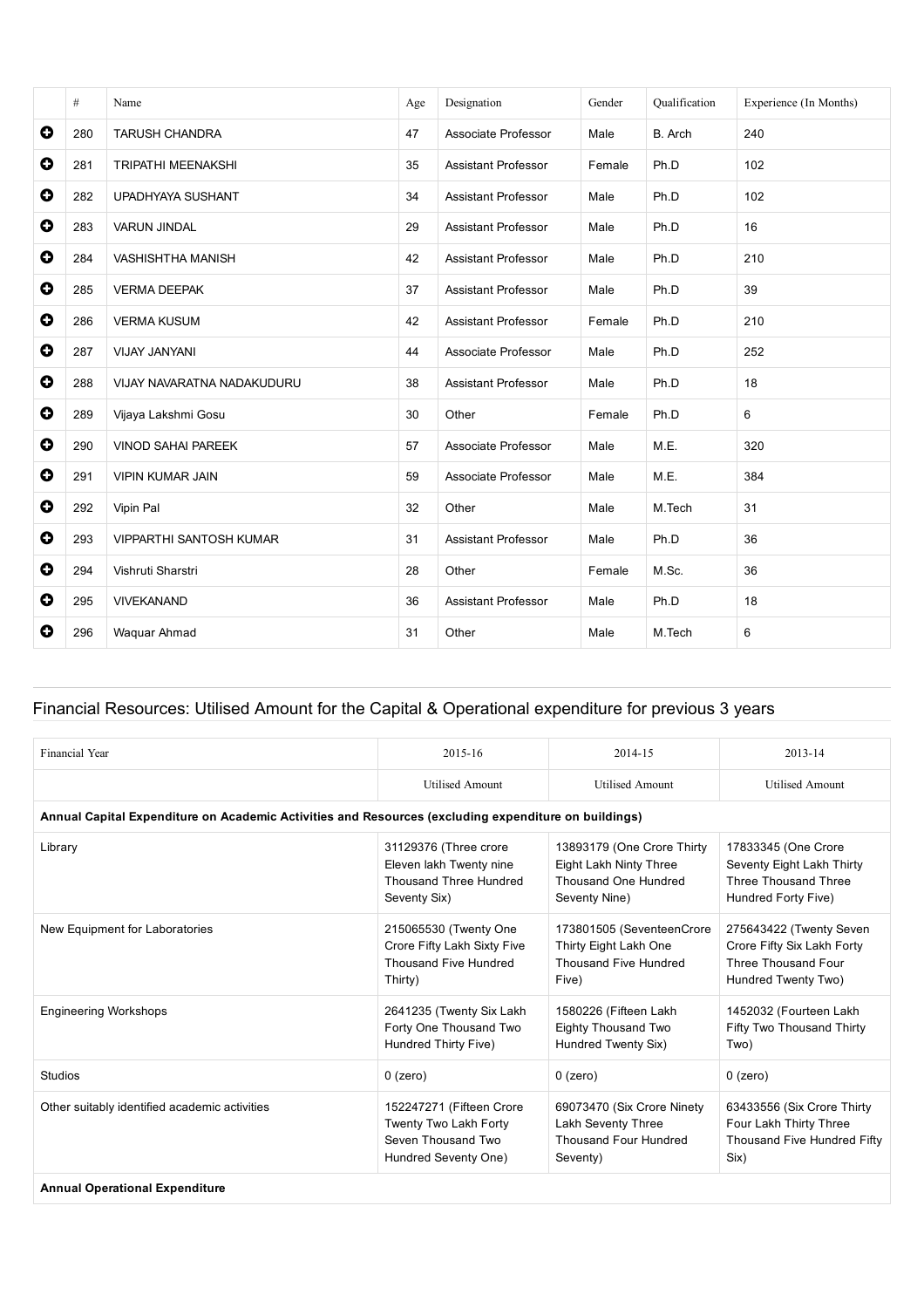| Financial Year                                                                                                                                                                         | $2015 - 16$                                                                                          | 2014-15                                                                                             | 2013-14                                                                                       |
|----------------------------------------------------------------------------------------------------------------------------------------------------------------------------------------|------------------------------------------------------------------------------------------------------|-----------------------------------------------------------------------------------------------------|-----------------------------------------------------------------------------------------------|
|                                                                                                                                                                                        | Utilised Amount                                                                                      | <b>Utilised Amount</b>                                                                              | <b>Utilised Amount</b>                                                                        |
| Salaries (Teaching and Non Teaching staff)                                                                                                                                             | 413494853 (Forty One Crore<br>Thirty Four Lakh Ninety Four<br>Thousand Eight Hundred<br>Fifty Three) | 373928010 (Thirty Seven<br>Crore Thirty Nine Lakh<br>Twenty Eight Thousand Ten)                     | 360139835 (Thirty Six Crore<br>One Lakh Thirty Nine<br>Thousand Eight Hundred<br>Thirty Five) |
| Maintenance of Academic Infrastructure or consumables.<br>other running<br>expenditures, Seminars/Conferences/Workshops etc.<br>(excluding maintenance of hostels and allied services) | 15602308 (One Crore Fifty<br>Six Lakh Two Thousand<br>Three Hundred Eight)                           | 13292874 (One Crore Thirty<br>Two Lakh Ninety Two<br><b>Thousand Eight Hundred</b><br>Seventy Four) | 10310037 (One Crore Three<br>Lakh Ten Thousand Thirty<br>Seven)                               |

### Women Diversity

No. of women members in senior administrative positions, such as Head of Departments, Dean or Institute Heads in previous academic year (2015-16):  $\boxed{6}$ 

#### IPR

| Calendar Year            | 2015 | 2014 | 2013 |
|--------------------------|------|------|------|
| No. of Patents Filed     | 4    | 0    | ა    |
| No. of Patents Published | 4    | 0    |      |
| No. of Patents Granted   | J.   | U    | U    |
| No. of Patents Licensed  | J.   | O    |      |

Did your institution transferred atleast one technology in the previous three years?:  $\sqrt{N_0}$ 

| Financial Year                          | 2015-16 | 2014-15 | 2013-14 |
|-----------------------------------------|---------|---------|---------|
| Earning From Patents (Amount in Rupees) |         |         |         |
| Enter Amount in Words                   | Zero    | Zero    | Zero    |

### Sponsored Research Details

| Financial Year                                     | $2015 - 16$                                                          | 2014-15                                                            | 2013-14                                                                       |
|----------------------------------------------------|----------------------------------------------------------------------|--------------------------------------------------------------------|-------------------------------------------------------------------------------|
| Total no. of Sponsored<br>Projects                 | 30                                                                   | 17                                                                 | 20                                                                            |
| Total no. of Funding<br>Agencies                   | 12                                                                   | 11                                                                 | 9                                                                             |
| <b>Total Amount Received</b><br>(Amount in Rupees) | 99915770                                                             | 21820892                                                           | 32794674                                                                      |
| Amount Received in<br>Words                        | Nine core ninety nine lakh fifteen<br>thousand seven hundred seventy | Two core eighteen lakh twenty<br>thousand eight hundred ninety two | Three core twenty seven lakh ninety four<br>thousand six hundred seventy four |

### Consultancy Project Details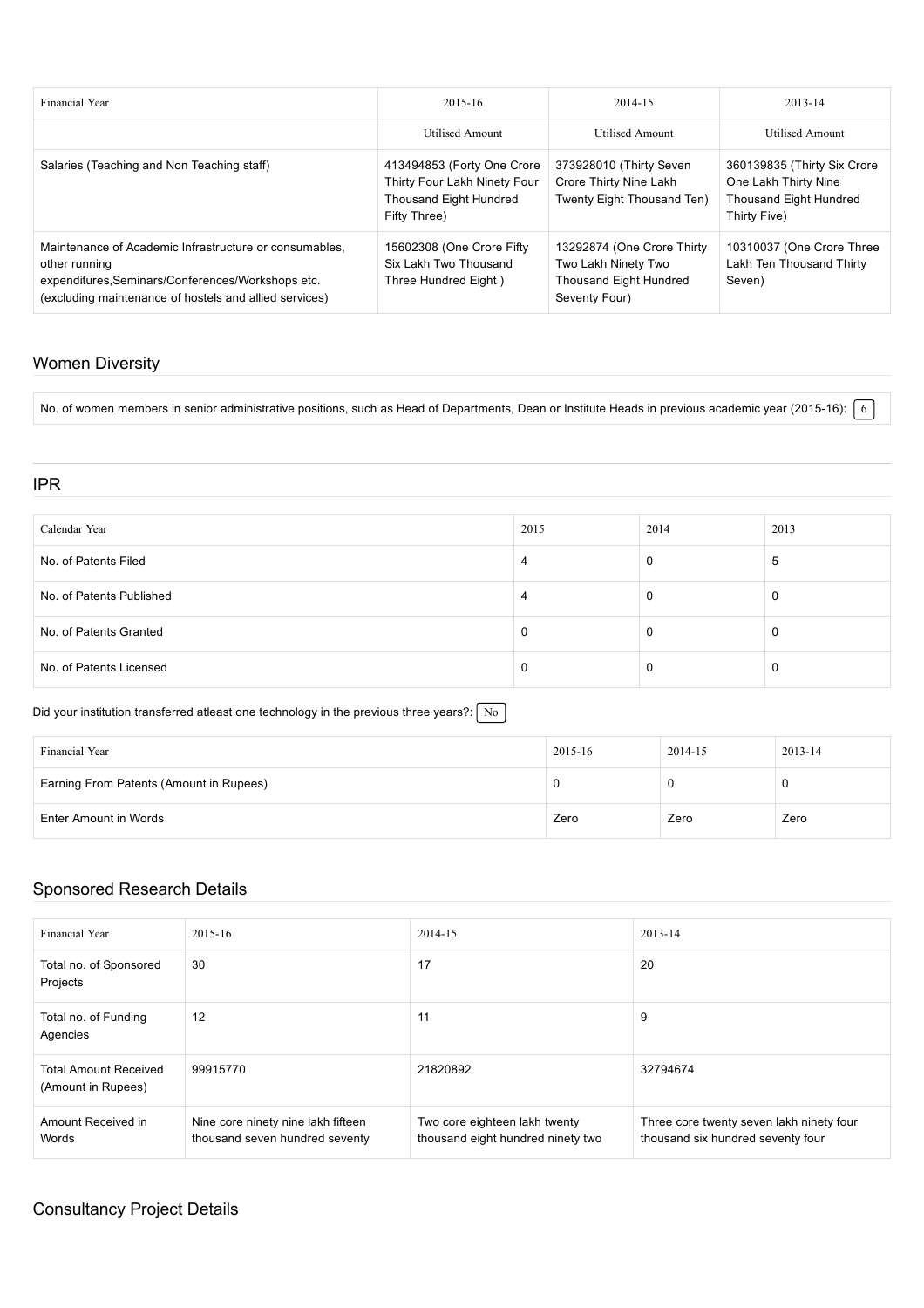| Financial Year                                     | 2015-16                                                                | 2014-15                                                           | 2013-14                                                          |
|----------------------------------------------------|------------------------------------------------------------------------|-------------------------------------------------------------------|------------------------------------------------------------------|
| Total no. of Consultancy<br>Projects               | 235                                                                    | 219                                                               | 231                                                              |
| Total no. of Client<br>Organizations               | 125                                                                    | 110                                                               | 120                                                              |
| <b>Total Amount Received</b><br>(Amount in Rupees) | 51966732                                                               | 27605654                                                          | 30598112                                                         |
| Amount Received in Words                           | Five core nineteen lakh sixty six thousand<br>seven hundred thirty two | Two core seventy six lakh five<br>thousand six hundred fifty four | Three core five lakh ninety eight<br>thousand one hundred twelve |

## Executive Development Program

| Financial Year                                     | $2015 - 16$                                         | 2014-15                                                    | $2013 - 14$                                                    |
|----------------------------------------------------|-----------------------------------------------------|------------------------------------------------------------|----------------------------------------------------------------|
| Total no. of Executive<br>Development Programs     | 8                                                   | 9                                                          | 10                                                             |
| Total no. of Participants                          | 11                                                  | 31                                                         | 39                                                             |
| <b>Total Annual Earnings (Amount</b><br>in Rupees) | 961300                                              | 5361800                                                    | 2741400                                                        |
| Total Annual Earnings in Words                     | Nine lacks sixty one thousand<br>three hundred only | Fifty Three lacks sixty one thousand<br>eight hundred only | Twenty Seven lacks forty one thousand and<br>four hundred only |

# Facilities for PCS: Facilities of physically challenged students

| 1. Do your institution buildings have Lifts/Ramps?                                                                                                         | Yes, in some of the<br>buildings |
|------------------------------------------------------------------------------------------------------------------------------------------------------------|----------------------------------|
| 2. Do your institution have provision for walking aids, including wheelchairs and transportation from one building to another for<br>handicapped students? | Yes, in some of the<br>buildings |
| 3. Do your institution buildings have specially designed toilets for handicapped students?                                                                 | Yes, in some of the<br>buildings |

# Upload Prescribed Formats

| Srno | Format Name                                | Download                                                                                                  |
|------|--------------------------------------------|-----------------------------------------------------------------------------------------------------------|
|      | Consultancy Project Details (Parameter 2D) | Download uploaded format<br>(/dcs17/Uploads/ConsultancyProj<br>ENGG-2-<br>18620 ConsultancyProjectDetails |
| 2    | Entrepreneurship Details (Parameter 3A)    | Download uploaded format<br>(/dcs17/Uploads/Entrepreneurshij<br>ENGG-2-<br>18620_EntrepreneurshipDetails  |